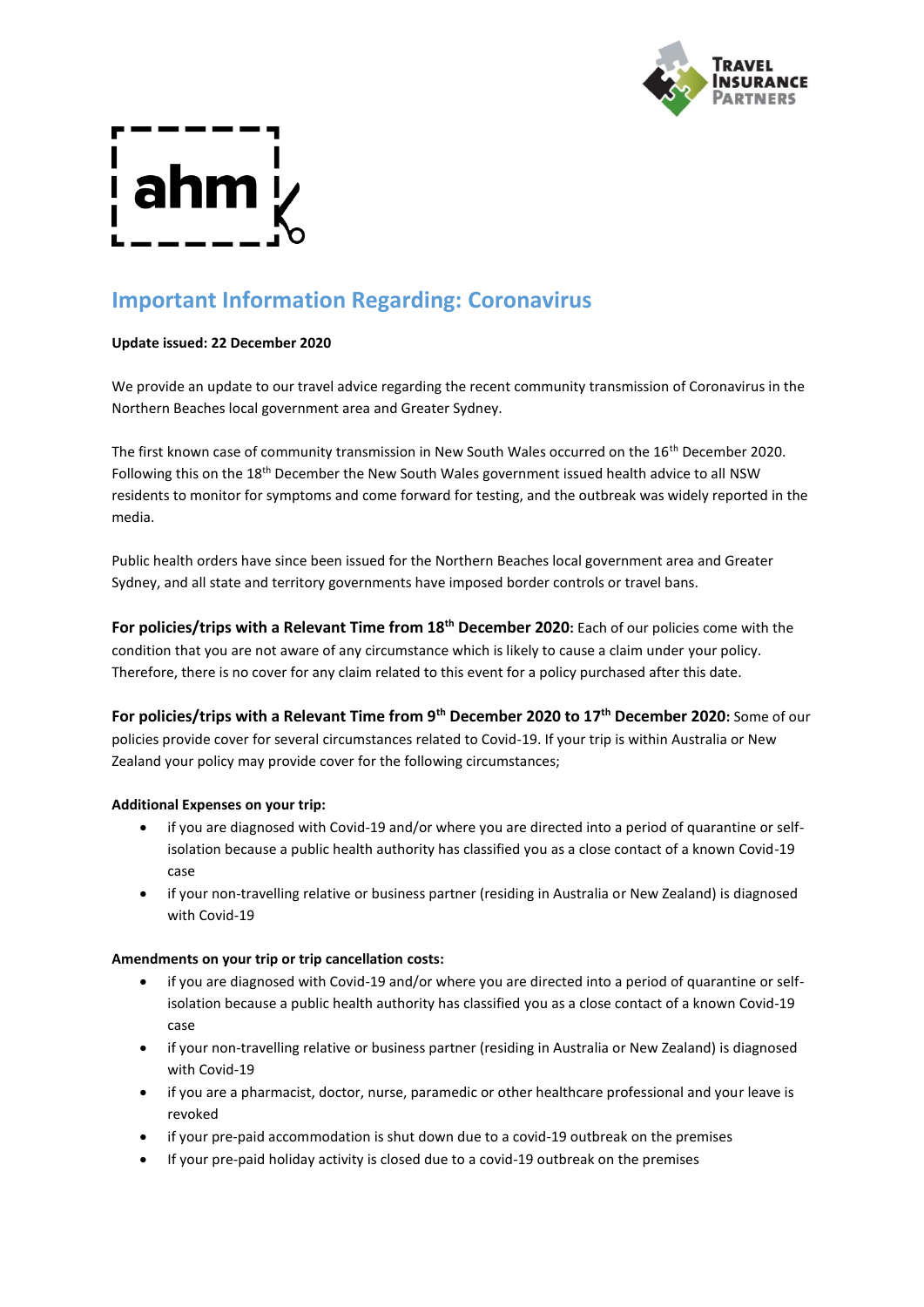



#### **Additional accommodation costs:**

• if the person you were due to stay with has been diagnosed with covid-19 or deemed a close contact of a known covid-19 case and you can no longer stay with them

**Claims will be assessed in accordance with your Product Disclosure Statement and cover will vary depending on where you purchased your policy, the type of policy you purchased, and the date you purchased your policy.**

#### **Please note that our policies do not cover:**

- amendment or cancellation costs, or additional expenses related to the government or public health authority imposing mandatory quarantine or self isolation requirements related to cross border, region or territory travel
- amendment or cancellation costs, or additional expenses related to government travel bans; "Do not travel" warnings or government directed border closures

**For policies/trips with a Relevant Time before 9th December 2020:** Our advice remains the same as per previous travel advice notices.

We recommend that customers follow the health advice provided on the Health NSW website and monitor the list of venues, which is updated daily.

#### <https://www.nsw.gov.au/covid-19/latest-news-and-updates#public-health-alerts>

#### **Update Issued: 14 August 2020**

We provide an update to our travel advice regarding this event which should be read in conjunction with previous advice posted below.

### **For policies/trips with a Relevant Time on or after 21st March 2020**: There is no cover for claims related to COVID-19.

Each of our policies come with the condition that you are not aware of any circumstance which is likely to cause a claim under your policy.

The Australian government announced a travel ban from 21<sup>st</sup> March 2020, effectively closing its borders. We advise that by this date the coronavirus pandemic (and subsequent illness COVID-19) was a known event worldwide, regardless of where you were travelling to and cover is therefore not available for claims related to COVID-19 in any way for policies/trips with a Relevant Time on or after 21st March 2020.

**For policies/trips with a Relevant Time between 23rd January and 21st March:** The coronavirus pandemic was present and known in certain countries at this time as detailed below. The claims team will consider DFAT travel advice in place at the Relevant Time and where you chose to travel in order to assess coverage under your policy.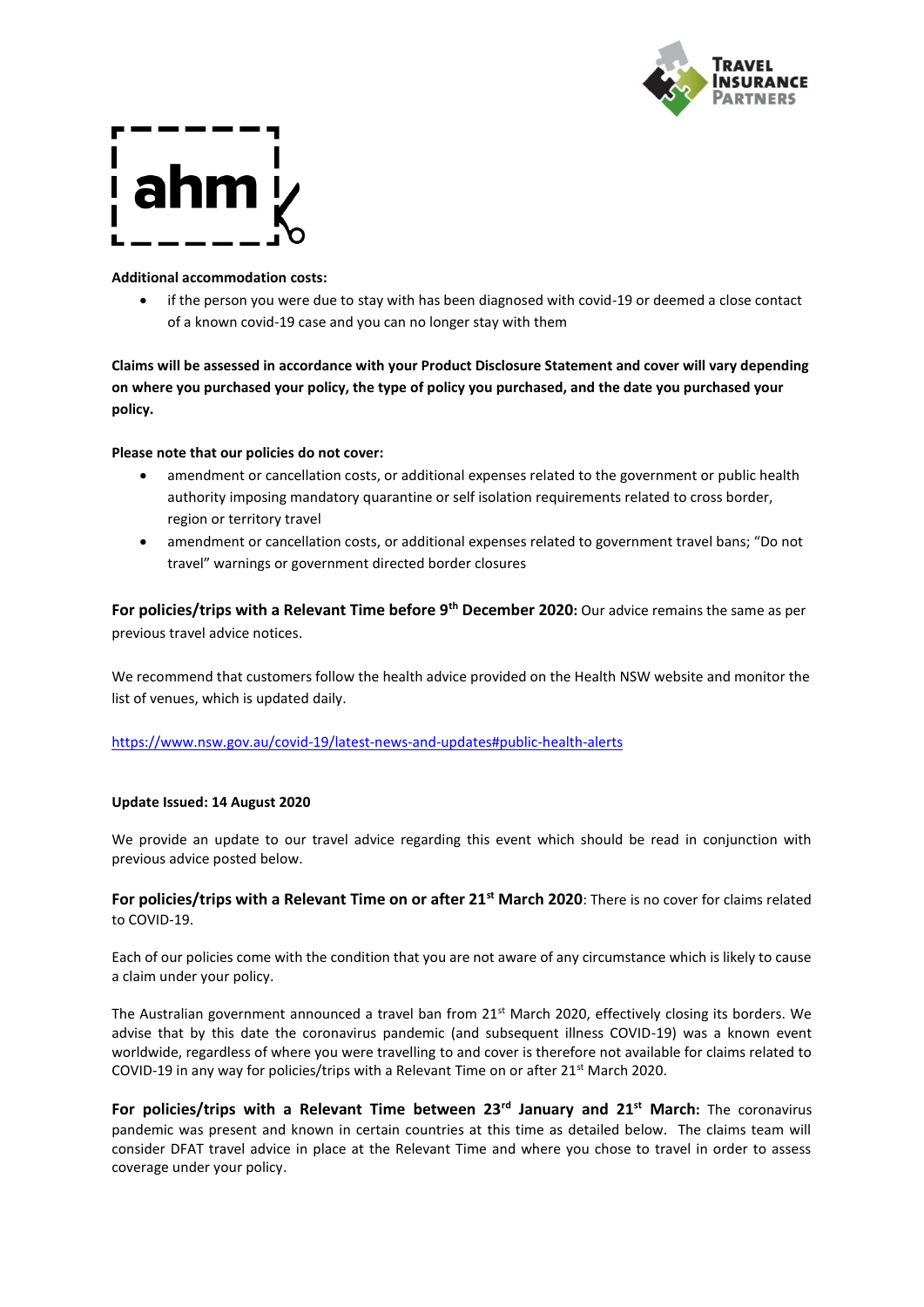

#### **Update Issued: 12 March 2020**

On 11 March, the WHO made the assessment that COVID-19 can be characterized as a pandemic.

On 9 March, DFAT advised that "in most countries, we continue to advise Australians to '*exercise normal safety precautions'. For the coronavirus, this means taking sensible measures to minimise your risk of exposure such as practising good hand hygiene. We have raised our advice level for six countries: China and Iran – to 'do not travel'; South Korea and Italy - to 'reconsider your need to travel'; Japan and Mongolia – to 'exercise a high degree of caution*'."

#### **Original Release: 23 January 2020**

**Updated: 06 February 2020**

This advice replaces Travel Insurance Partners' previous advice.

The Department of Foreign Affairs and Trade (DFAT) has travel advisories current for mainland China and Hong Kong which should be studied by anyone intending to travel to these areas. Please se[e smartraveller.gov.au.](https://www.smartraveller.gov.au/)

## **Policy Wording**

Claims will be assessed in accordance with your Product Disclosure Statement and cover may vary depending on the type of policy you purchased.

#### **Customers whose policies were issued on or before 23 January 2020\***

Customers are required to minimize their financial loss. At some point the Coronavirus shall stabilize.

- MEDICAL CLAIMS IN CONJUNCTION WITH ASSOCIATED ADDITIONAL EXPENSES IN RELATION TO CORONAVIRUS: If a customer contracts the virus during their journey their policy provides cover for Overseas Medical Expenses and Additional Expenses.
- CANCELLATION AND OTHER RELEVANT SECTIONS OF THE POLICY: (Amendment or Cancellation Costs cover for customers who purchased a policy containing this section of cover).

#### *Customers who planned to be in mainland China before 23 May 2020*

Customers who wish to avoid mainland China should amend/defer their trip if possible. Claims will be assessed as per the standard terms of cover.

#### *Customers who are booked to be in mainland China after 23 May 2020*

• The policy will not respond now: in our experience, events of this nature are short lived and DFAT's "do not travel" advice for China may be lifted. Closer to your trip date, if DFAT via [Smartraveller.gov.au](https://www.smartraveller.gov.au/) is still recommending "do not travel" to China, we will provide an updated advice confirming that customers who were going to be in China just after *23 May 2020* will also be covered to amend/cancel their trip.